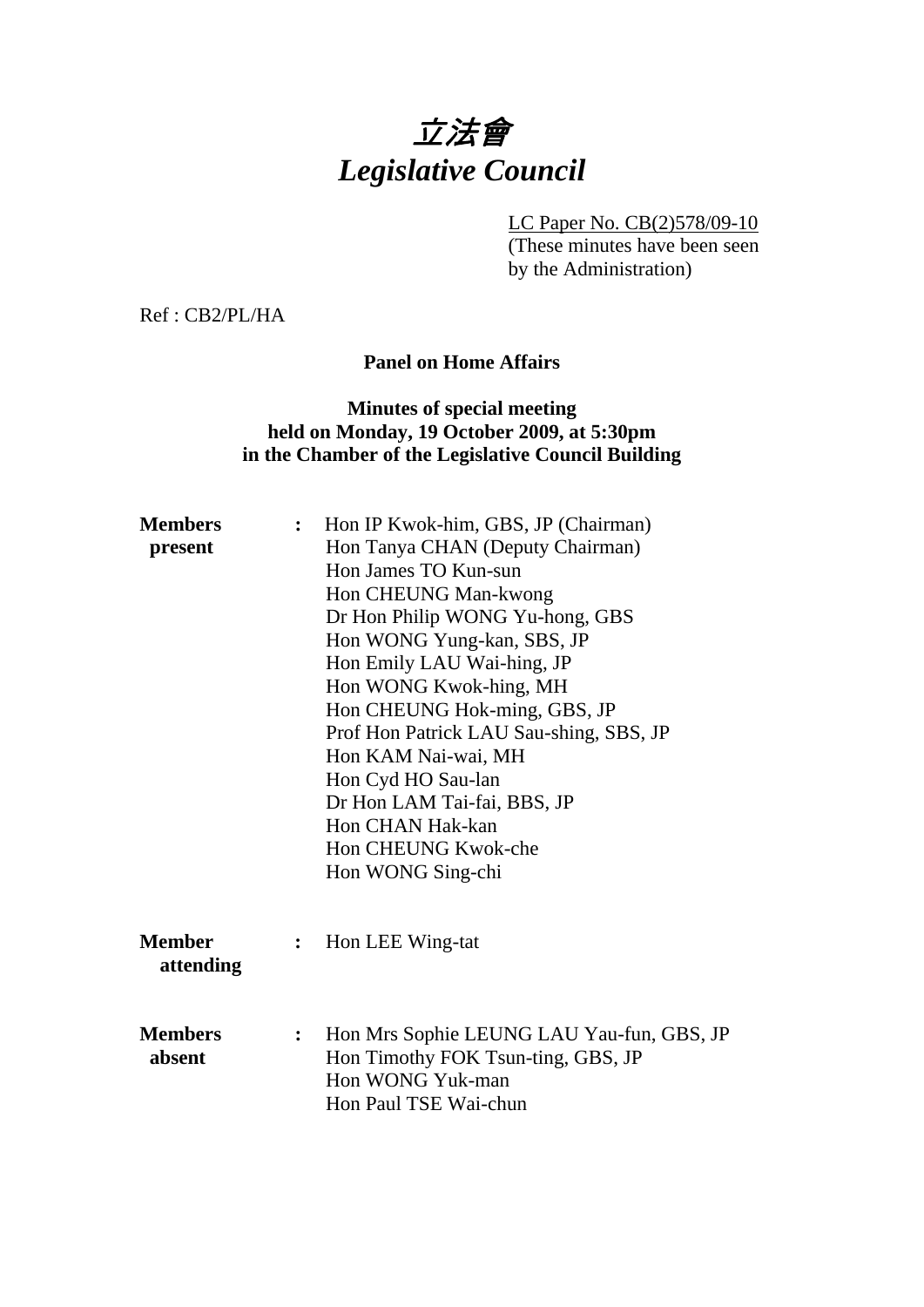| <b>Public Officers</b><br>attending | $\ddot{\cdot}$ | Home Affairs Bureau<br>Mr TSANG Tak-sing, JP                                  |
|-------------------------------------|----------------|-------------------------------------------------------------------------------|
|                                     |                | <b>Secretary for Home Affairs</b>                                             |
|                                     |                | Ms Florence HUI, JP<br><b>Under Secretary for Home Affairs</b>                |
|                                     |                | Mrs Carrie YAU, JP<br>Permanent Secretary for Home Affairs                    |
|                                     |                | Home Affairs Department                                                       |
|                                     |                | Mrs Pamela TAN, JP<br>Director of Home Affairs                                |
|                                     |                | Leisure and Cultural Services Department                                      |
|                                     |                | Mrs Betty FUNG CHING Suk-yee, JP<br>Director of Leisure and Cultural Services |
| <b>Clerk</b> in<br>attendance       | $\ddot{\cdot}$ | Ms Betty FONG<br>Chief Council Secretary (2)2                                 |
| <b>Staff in</b><br>attendance       | $\ddot{\cdot}$ | Mrs Claren MOK<br>Senior Council Secretary (2)2                               |
|                                     |                | Ms Anna CHEUNG<br>Legislative Assistant (2)2                                  |

**I. Briefing by the Secretary for Home Affairs on the Chief Executive's Policy Address 2009-2010**  [LC Paper No. CB(2)42/09-10(01), the 2009-2010 Policy Address : "Breaking New Ground Together", and the 2009-2010 Policy Agenda booklet]

#### Briefing by the Administration

Secretary for Home Affairs (SHA) briefed members on the initiatives relating to the Home Affairs Bureau (HAB) in the 2009-2010 Policy Agenda.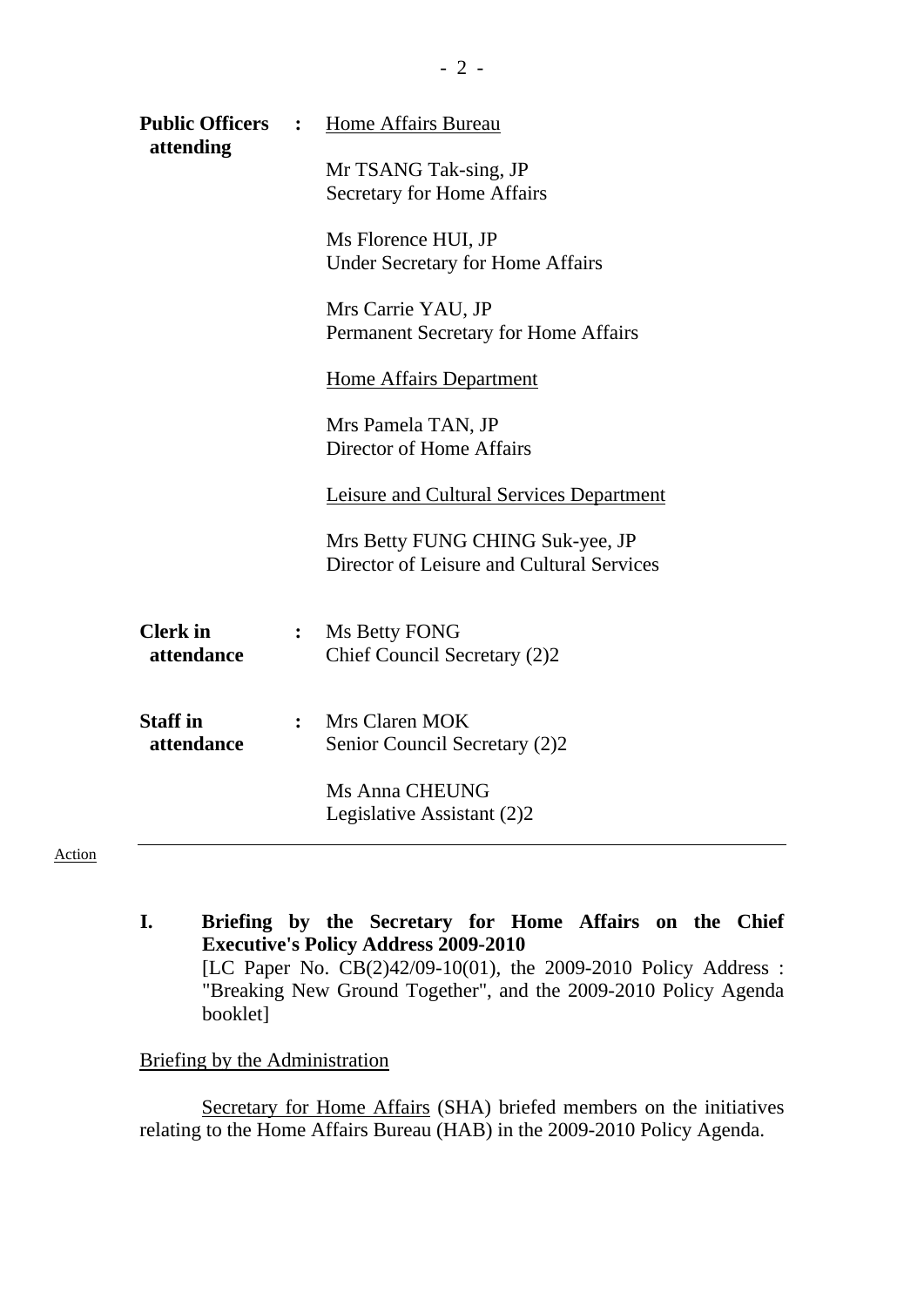### Discussion

### *Culture and the arts*

2. Mr LEE Wing-tat urged the Administration to take active measures to develop cultural software, particularly in the building of audience and nurturing of arts groups during the interim before the completion of Phase I of the West Kowloon Cultural District (WKCD) Project in 2014-2015. SHA acknowledged the important role of cultural software in the development of arts and culture. He advised that it was the intention of the Administration to enhance the provision of resources for the further development of cultural software, as evidenced in the introduction of the new Senior Secondary Curriculum in the current school year and the continued strengthening of community arts programmes at district level. He reassured members that the Home Affairs Bureau (HAB) would endeavour to bid for additional resources for such a purpose.

3. Regarding the funding support for arts groups in the coming financial year, Mr LEE Wing-tat and the Deputy Chairman expressed concern about an alleged report that government subvention for the nine flagship arts groups would be reduced significantly. The Deputy Chairman also asked whether the Administration would increase the funding provision for the grooming of small and medium sized arts groups so as to build up a larger audience base to complement the expanded seating capacities for arts and cultural facilities following the completion of the WKCD project.

4. SHA remarked that it would be too early to give a definite answer to the issues raised by members as the relevant budget was still under preparation, but as a general principle, it was not the intention of the Administration and HAB to reduce the funding provision for arts groups, having regard to the fact that quality performance by these groups was conducive to audience building and the development of cultural software. In response to the Deputy Chairman's further enquiry about measures to be taken by the Administration to safeguard and promote Cantonese opera, pursuant to its successful inscription onto the United Nations Educational, Scientific and Cultural Organisation Representative List of the Intangible Cultural Heritage of Humanity, SHA advised that in compliance with Article 13(d) of the Convention for the Safeguarding of Intangible Cultural Heritage, the Administration would consider implementing a legislative regime for the preservation of Cantonese opera as well as other Intangible Cultural Heritage items as appropriate.

5. On the development of the WKCD project, the Deputy Chairman expressed concern about the synchronization of construction works between the West Kowloon Terminus of the Guangzhou-Shenzhen-Hong Kong Express Rail Link (XRL), which occupied 4 hectares (i.e. about 10%) of the WKCD site, and the arts and cultural facilities in WKCD. SHA responded that the development of XRL, with its Hong Kong terminus located at WKCD, was

Action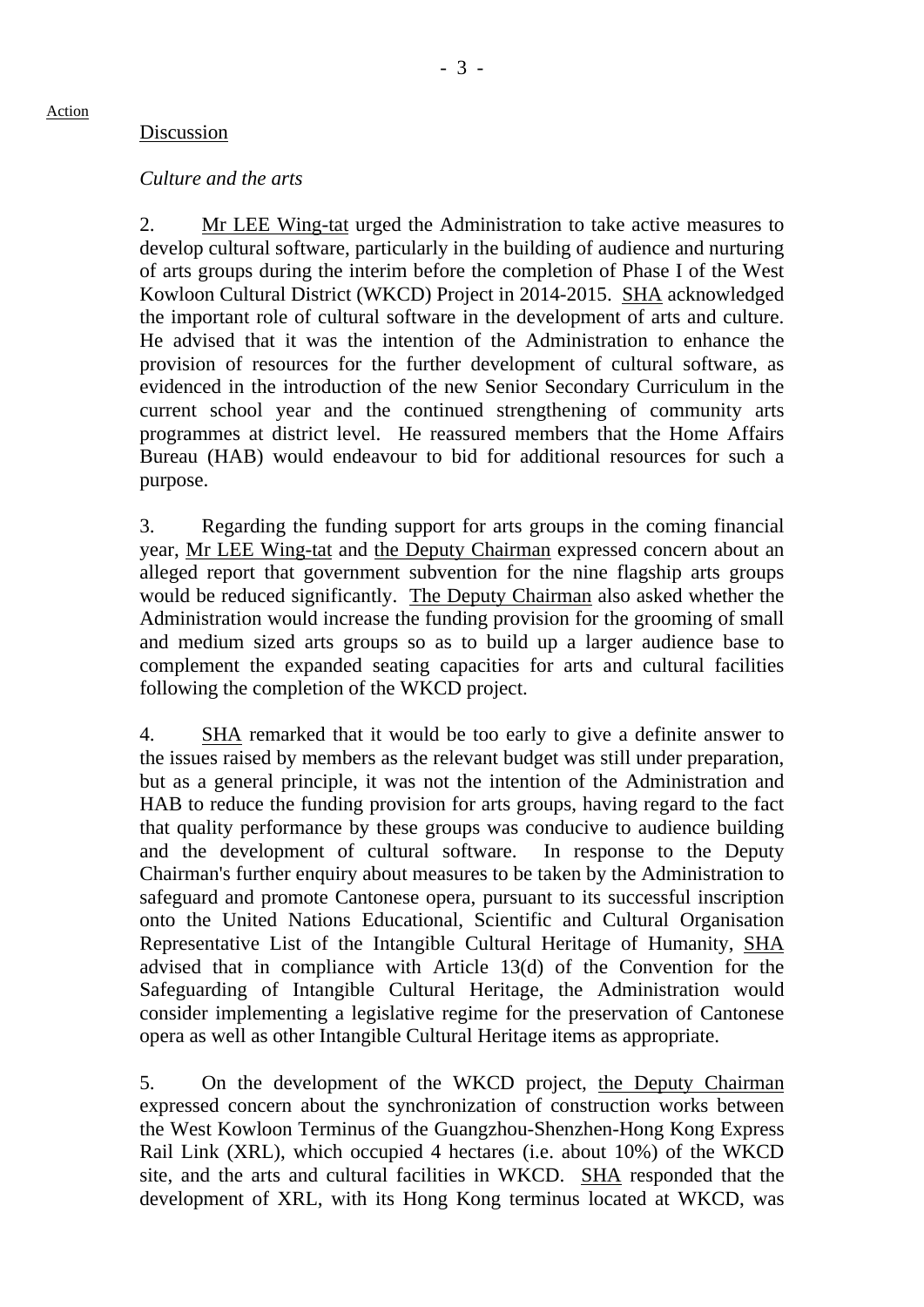planned to provide easy accessibility for Mainland visitors around the Pearl River Delta Region, and facilitate the building of a wider audience base for the project. The Administration would adopt all necessary measures to ensure the

alignment of the relevant construction works.

6. Apart from the WKCD project, Mr CHEUNG Hok-ming considered that the Administration should pay equal attention to the promotion of community arts, and enhance its support for the 18 District Arts Advancement Associations (DAAAs) (地區文藝協進會) which played a significant role in promoting social harmony by organising various cultural programmes and family activities at district level. Permanent Secretary for Home Affairs (PSHA) acknowledged DAAAs' contribution in bringing arts to the community through its partnership with District Councils (DCs), District Offices and the Leisure and Cultural Services Department (LCSD), for instance, in the organisation of the Community Arts Festivals in the 18 districts in the past year. To facilitate the work of DAAAs, the Administration would continue its effort in improving community facilities such as community halls. It would also provide additional funding to support thematic district arts programmes coorganised with DAAAs, and review from time to time the recurrent subvention to these Associations.

7. Ms Cyd HO considered that the Administration should review the use of public open spaces managed by LCSD, such as the Waterfront Promenade at the Avenue of Stars in Tsimshatsui, with a view to promoting diversified and creative arts and cultural activities at these venues. Director of Leisure and Cultural Services Department (DLCS) clarified that the open space in question was co-managed by the New World Group and LCSD. She further agreed to convey Ms HO's suggestion to the management committee of the venue for its consideration.

# *Sports development*

8. Mr CHEUNG Man-kwong criticized the Administration for failing to attach importance to promoting the development of local football, which was a popular sport among Hong Kong people. He also expressed grave disappointment about the poor performance of the Hong Kong National Football Team in the recent qualifying round of the Asian Cup. To facilitate the long term development of local football, he urged the Administration to formulate a 10-year plan for the grooming of young talented players.

9. SHA advised that in response to a motion moved in the Legislative Council on promoting the development of football in 2008, the Administration had commissioned a consultancy study to map out the long-term strategy for the development of local football, taking into account the successful experience in other Asian countries. Other issues, such as the role of the Hong Kong Football Association, the development of district football teams and funding support for these teams as they progressed to professional leagues, engagement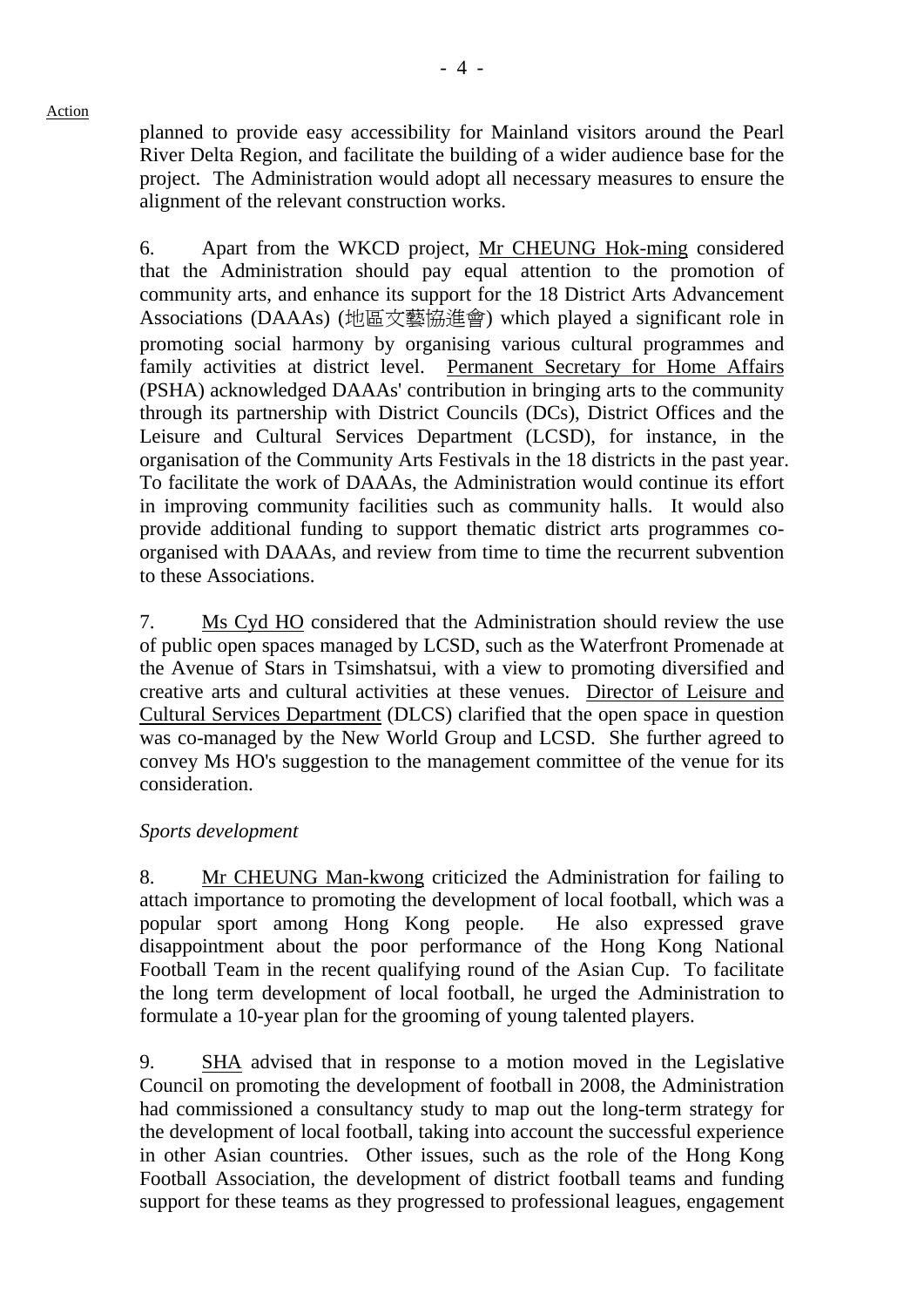of non-resident players and the establishment of the future Football Academy, would also be examined in the study.

10. Dr LAM Tai-fai considered that the Administration should devise a longterm plan for the development of sports into a significant asset of the community, and initiate specific measures to provide incentive for young people who aspired to a career in sports, including the provision of financial assistance, career and study opportunities, retirement plan, as well as tax concessions on competition prizes. DLCS advised that the Administration had established the "M" Mark System to support and sponsor National Sports Associations in organising major international sports events such as the Hong Kong Rugby Sevens, Hong Kong Cricket Sixes, and Hong Kong Golf Open Championship, with a view to instilling a sustainable sporting culture and bringing tangible economic benefits to the community. This apart, a total of 48 commercial organisations had joined the Core Sponsor Group, which provided a platform for these organisations to support major sports events held in Hong Kong. Some of the participating organisations also sponsored programmes catering for the career and training needs of retired athletes.

11. Prof Patrick LAU enquired about the timetable for the construction of a Multi-purpose Stadium Complex in Kai Tak and whether a design competition would be conducted for the facility. SHA advised that the Complex was scheduled for construction in 2014 and completion in 2018 to tie in with the progress of the Kai Tak Development project. A design competition for the Complex might be considered, subject to the outcome of the assessment on the environmental and traffic impacts of the project.

12. The Chairman, Prof Patrick LAU and Dr LAM Tai-fai enquired about the Administration's plan to host large scale sports events after the 2009 East Asian Games. SHA responded that Hong Kong was not yet ready for hosting sports events comparable to that of the  $11<sup>th</sup>$  National Games in Shandong, having regard to its population size, as well as the scales of its venues and funding support.

# *Youth development*

13. Mr CHAN Hak-kan enquired about the mechanism for allocation of fund to youth uniformed groups. He also expressed concern about the inadequate provision of office facilities for these groups and suggested that the Administration could convert vacant school premises for their use. SHA affirmed the contribution of youth uniformed groups in cultivating positive values among young people and steering them away from drugs through a variety of training programmes and activities. He assured members that the Administration would actively consider the allocation of more resources to these groups, including securing suitable venues for their operation as far as possible. Regarding the funding allocation to these groups, PSHA advised that there was a standing mechanism for such a purpose and in general, the amount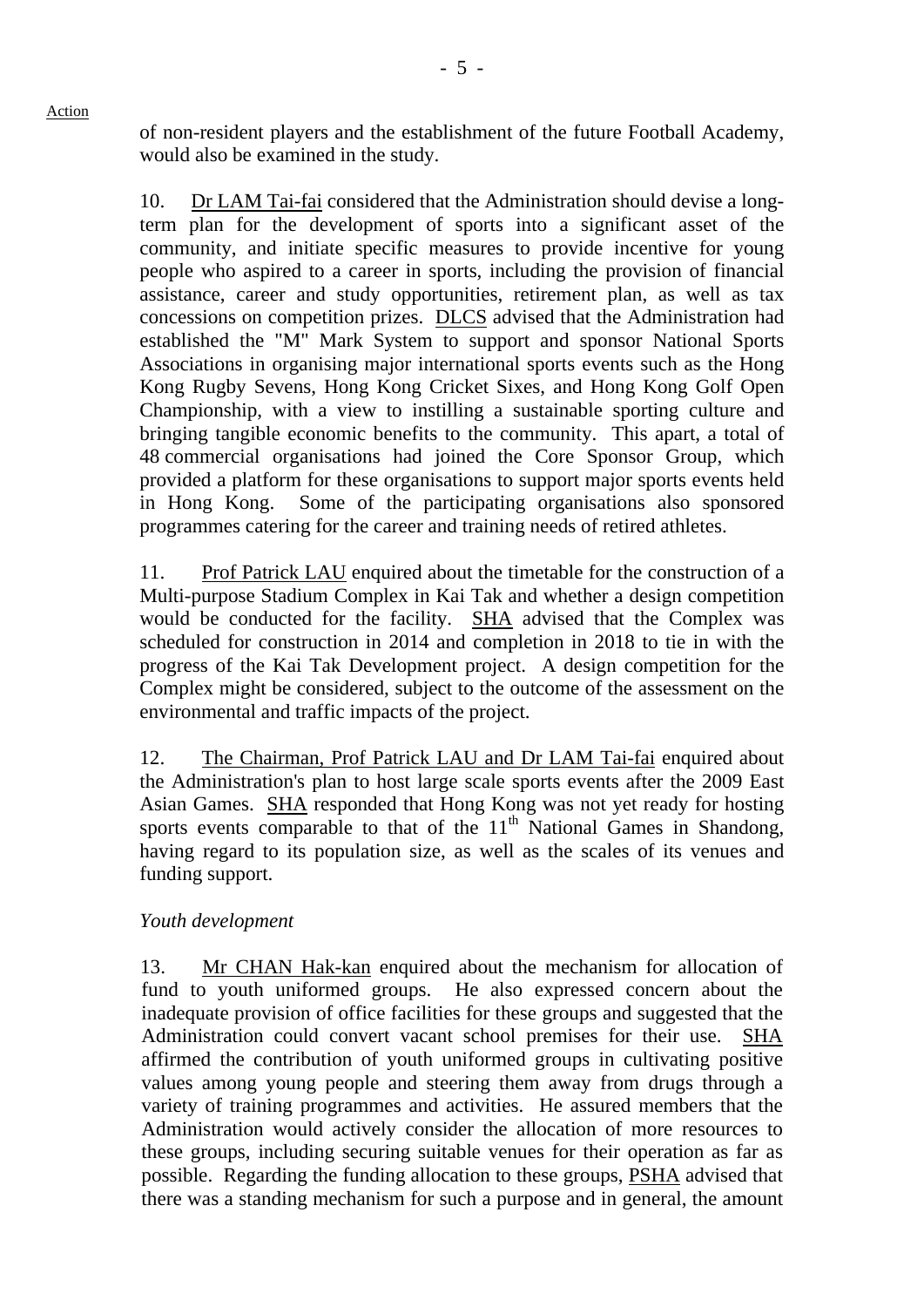Admin

of subvention for the respective groups would be based on their mode of operation and operation expenses as well as their scope of services and activities. Additional funding would also be made available to support partnership programmes between HAB and these groups relating to initiatives promoting youth development. At the request of Mr CHAN, PSHA agreed to provide further information in writing on details of the funding mechanism.

(*Post-meeting note:* The Administration's response was issued to members vide LC Paper No. CB(2)319/09-10(01)) on 19 November 2009.)

14. Mr WONG Sing-chi opined that apart from instilling discipline among young people, it was of equal importance to develop their critical thinking by encouraging their participation in the Youth Council, which provided a forum for their expression of views on various issues. SHA responded that the Administration had organised a variety of cultural programmes alongside with activities provided by the uniformed groups for the development of young people's creative and critical thinking. In response to the Deputy Chairman's enquiry about the timetable for organising the next round of Youth Summit, SHA advised that the Summit would be organised as and when appropriate.

## *Promotion of national education*

15. Mr WONG Kwok-hing enquired about the progress in the display of the national flag at government offices and buildings, which he had all along advocated for the promotion of national education since the reunification of Hong Kong with the Mainland in 1997. He considered such a practice particularly meaningful in celebrating the  $60<sup>th</sup>$  Anniversary of the Founding of the People's Republic of China this year. SHA informed members that taking into account members' views, the raising of both the national flag and the Hong Kong Special Administrative Region (HKSAR) flag had been implemented on a daily basis since 1 October 2009 in LCSD venues equipped with at least two flag masts, if weather permitted. Such a practice would be extended to other government offices and buildings progressively, in accordance with the internal guideline issued by the Administration Wing recently.

# *District administration*

16. Mr WONG Kwok-hing urged the Administration to enhance its support for Mutual Aid Committees (MACs) and review its policy on the promotion of their further development, in view of the important role of MACs in facilitating district administration. SHA took note of Mr WONG's view and advised that HAB would give due consideration to his suggestion.

17. For the building of a caring, harmonious and supportive community, Mr WONG Sing-chi considered that the Administration should take heed of the